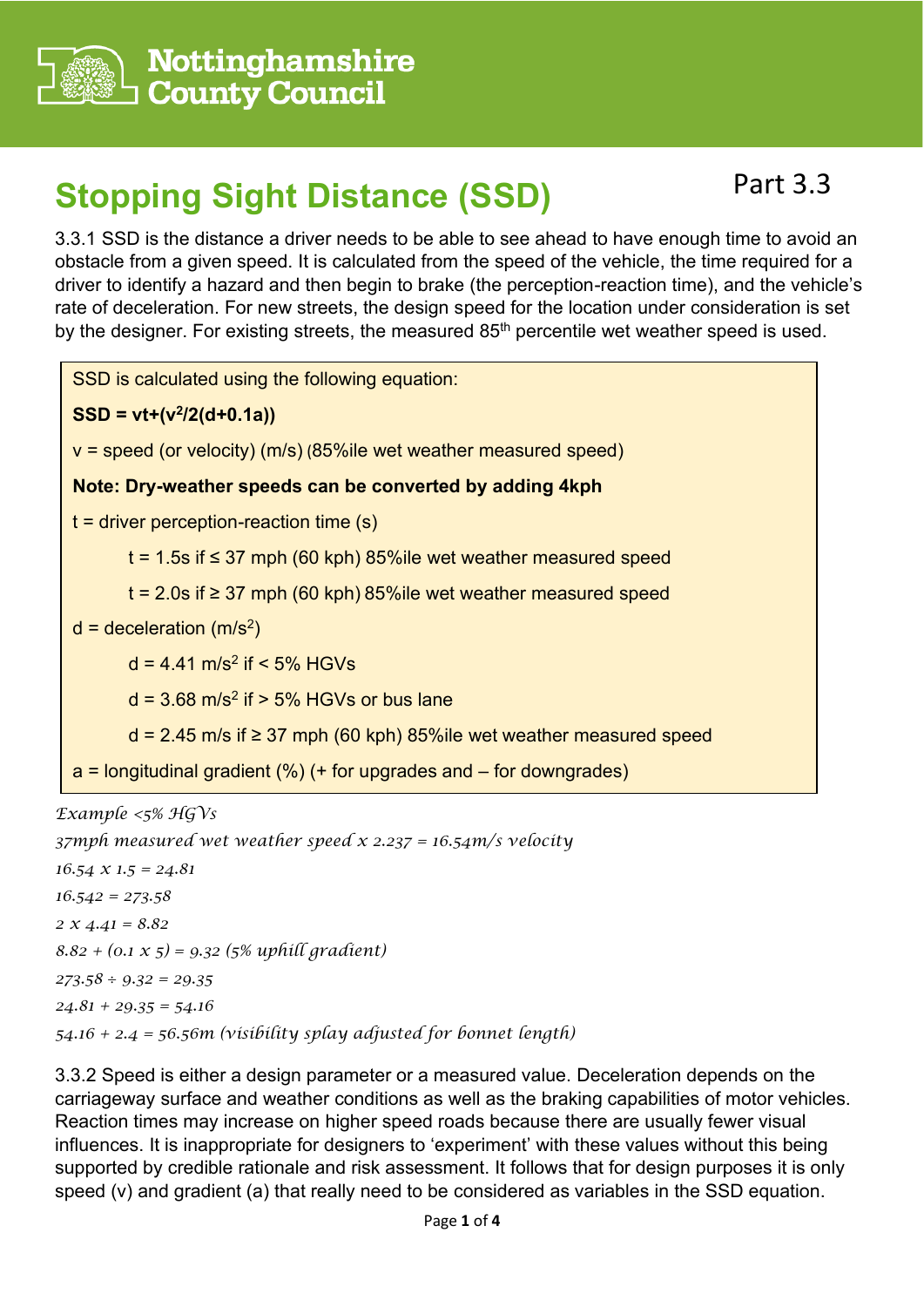| <b>Speed</b>                   | kph | 16 | 20 | 24 | 25 | 30 | 32 | 40 | 45 | 48 | 50 | 60 |
|--------------------------------|-----|----|----|----|----|----|----|----|----|----|----|----|
|                                | mph | 10 | 12 | 15 | 16 | 19 | 20 | 25 | 28 | 30 | 31 | 37 |
| <b>SSD adjusted for bonnet</b> |     |    |    |    |    |    |    |    |    |    |    |    |
| length nil gradient ('Y' & 'V' |     | 11 | 14 | 17 | 18 | 23 | 25 | 33 | 39 | 43 | 45 | 59 |
| Distance (m))                  |     |    |    |    |    |    |    |    |    |    |    |    |
| <b>SSD adjusted for bonnet</b> |     |    |    |    |    |    |    |    |    |    |    |    |
| length nil gradient > 5%       |     | 12 | 15 | 19 | 21 | 25 | 27 | 37 | 43 | 47 | 50 | 65 |
| HGVs ('Y' & 'V' Distance (m))  |     |    |    |    |    |    |    |    |    |    |    |    |

**Figure F3.1.1 - SSD guidance table for speeds < 60km/h**

### **Figure F3.1.2 - SSD guidance table for speeds > 60km/h**

|                              | kph |     | 85  | 100 | 120 |
|------------------------------|-----|-----|-----|-----|-----|
| <b>Speed</b>                 | mph | 43  | 53  | 62  | 75  |
| SSD ('Y' & 'V' Distance (m)) |     | 120 | 160 | 215 | 295 |

# **Visibility Splays**

# **Visibility splays at junctions and direct accesses - Figure F3.1.3**

3.3.3 Junction visibility splays cover the areas of land required to enable a drive to see approaching traffic when waiting to emerge from a junction or access. Splays are formed by linking the X-distance (the driver's position) with the Y-distance (the SSD). In most circumstances, the Xdistance is measured along the side street or access centreline from the edge of the carriageway of the street with priority. In most built up situations the X-distance is 2.4m as this allows a driver to see without their vehicle protruding beyond the junction into the street with priority. The Y-distance is equal to the SSD and is usually measured from the centreline of the side street or access along the nearside channel of the street with priority in both directions. The Y-distance is measured to the nearside of the carriageway unless vehicles approaching from the left are physically unable to cross the centreline. In those instances, the Y-distance can be measured to the centreline.

3.3.4 Where there is a wide splitter island within the mouth of the junction or more than one junction approach lane, it will be more appropriate to measure the X-distance from the actual position of the driver. The measurement of the Y-distance is then adjusted accordingly. Where speed exceeds 60 km/h, the minimum X-distance is 2.4m for simple priority junctions. For all other priority junctions, the X-distances is 4.5m. The X-distance, from which the full Y-distance visibility is provided, shall not be more than 9.0m, as this encourages high minor road approach speeds into the junction, and leads to excessive land take.

**Notes:** Visibility splays must be either within the public highway or over land in the control of the developer to ensure that they remain free from obstruction whilst ever the development remains in existence. Hedges should not be planted within 1.0m of the visibility splay if there is potential for the visibility splay to be encroached upon by vegetation during periods of rapid growth.

Where a visibility splay crosses multiple plots or frontages or where there is the possibility that the visibility splay could be obstructed in the future, the visibility splay must be incorporated into the footway.

# **Visibility splays at junctions in the vertical plane – Figure F3.1.4**

3.3.5 To enable drivers to see oncoming vehicles from side streets and accesses, it is necessary to consider the driver's line of vision in the vertical plane from an eye height of between 1.05m and 2.0m. A clear view of an obstacle must be available from a height of 0.6m to 2.0m within the visibility splay. This will reduce to a height of 0.26m where the speed of traffic is >60kp/h.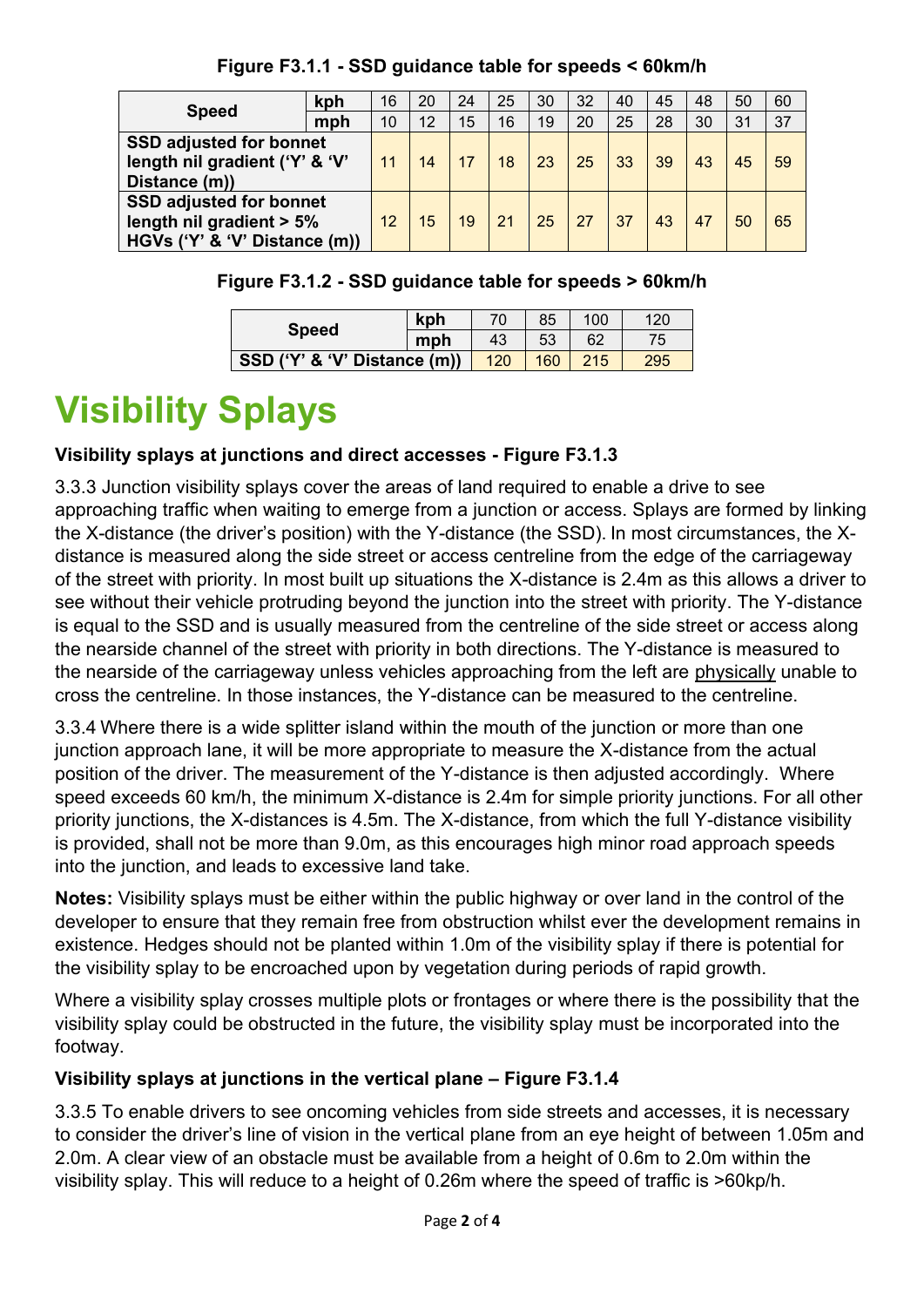#### **Visibility splay for a junction or direct access on the outside of a bend – Figure F3.1.5**

3.3.6 Where the line between the X-distance and Y-distance falls partially within the street with priority's carriageway, an additional area shall be added to the visibility splay formed by drawing a line from the X-distance to a point tangential to the nearer edge of the street with priority's carriageway.

#### **Priority junction and direct access offside visibility splays when emerging on to a curved street – Figure F3.1.6**

3.3.9 Where a junction is located on the outside of a bend, an additional area of visibility splay may be required from the inside of the bend, formed by drawing a line from the X-distance of the side street or access to the Y-distance measured along the offside channel of the street with priority from the junction or access centreline.

#### **Forward visibility splays – Figure F3.1.7**

3.3.7 Forward visibility is the distance a driver needs to see ahead to stop safely to avoid an obstruction in the road. The minimum forward visibility required is equal to the minimum SSD. It is checked by measuring between points on a curve along the centreline of the inner traffic lane.

#### **Forward visibility splays in the vertical plane – Figure F3.1.8**

3.3.8 To enable drivers to see a potential hazard in time to slow down or stop comfortably before reaching it, it is necessary to consider the driver's line of vision in the vertical plane from an eye height of between 1.05m and 2.0m. A clear view of an obstacle must be available from a height of 0.6m to 2.0m within the visibility splay. This will reduce to 0.26m where the speed of traffic is >60kp/h.

**Note:** All the above visibility splays are to be kept clear from a height of 0.26m or 0.6m, depending on the speed of traffic, over the entire length of the splay to take into account changes in the driver's position as they travel along the street with priority. However, it may be acceptable to locate street lighting, road signs, small utility cabinets, etc. within a visibility splay if they are unlikely to obstruct the view of drivers materially and where this is unavoidable. However, care

must be taken to ensure that a group of objects placed along a splay do not form a solid barrier to the line of sight.

#### **Pedestrian visibility splays - Figure F3.1.9**

3.3.10 Pedestrian visibility splays will commonly be required adjacent private accesses in areas of moderate to high pedestrian activity. This is usually achieved by setback walls or fences with the area then kept clear above 0.6m.

3.3.11 A vehicle emerging from a driveway at the back edge of a footway will require the driver to consider the possible presence of pedestrians. The absence of pedestrian visibility splays may encourage drivers to emerge more cautiously. Consideration should be given as to whether the absence of splays is appropriate, considering the frequency of vehicle movements, the amount of pedestrian activity, and the width of the footway.